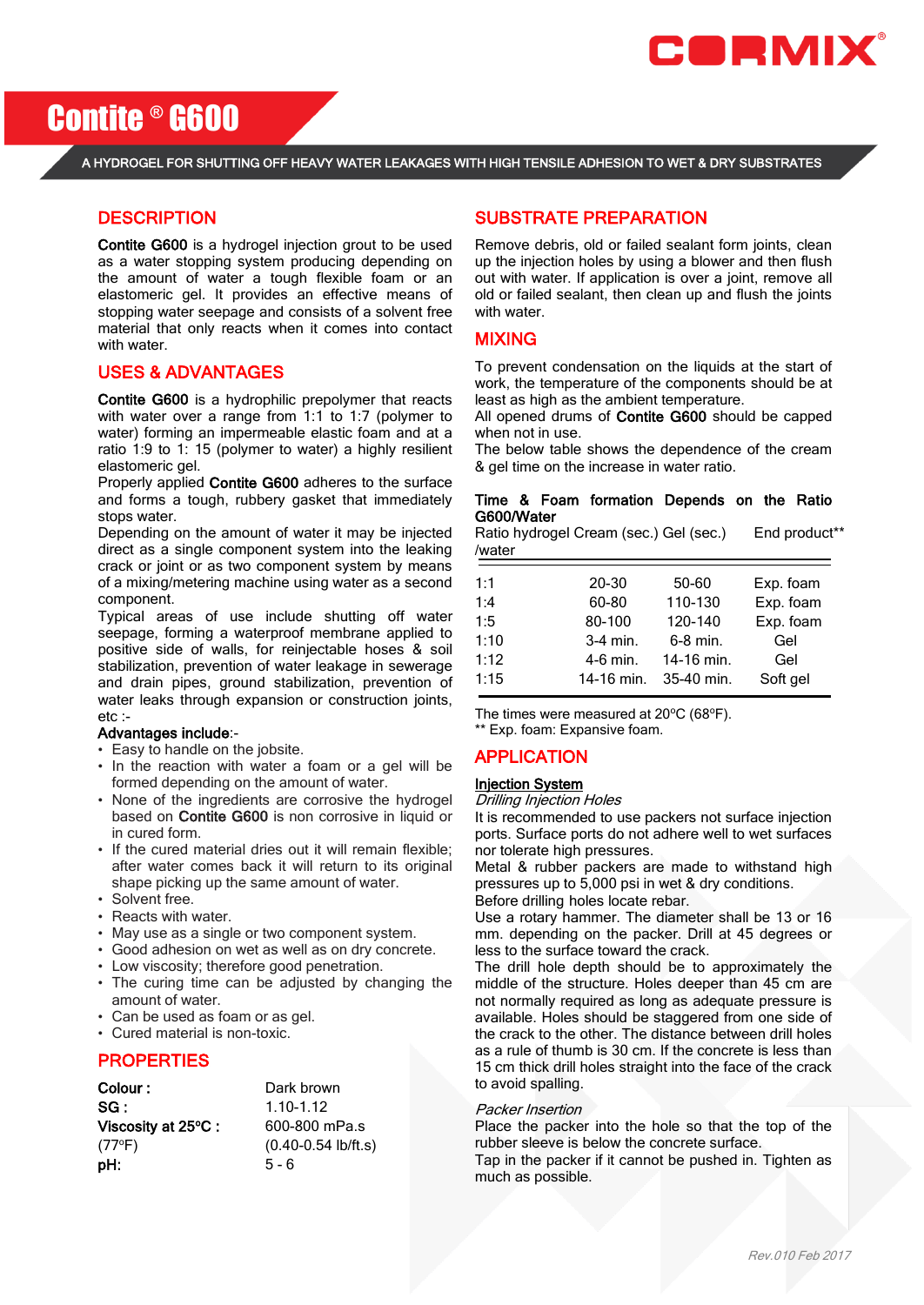

# Contite ® G600

A HYDROGEL FOR SHUTTING OFF HEAVY WATER LEAKAGES WITH HIGH TENSILE ADHESION TO WET & DRY SUBSTRATES

#### Flushing of Crack

In thicker walls flushing the crack first with water may aid injection. Start at the lowest packer on vertical walls or at the narrowest point of horizontal cracks. If using epoxy flushing is not advisable.

#### Crack Injection

Ensure all equipment is dry. Active water flow at a high rate is best stopped by Contite G600. Start at the highest point of resistance normally the lowest point on a vertical crack & the narrowest on a horizontal.

Monitor the pressure level. If free flow of resin is apparent at the cracks surface pause for a few minutes.

The resin should heal the crack so as to contain the material. Restart pumping after 3-5 minutes. If resin continues to flow from the crack stop pumping & apply a surface seal with a rapid setting cement or oakum/foam rubber soaked in reactive material jam into place, allow a few minutes to cure & start pumping again.

Wide cracks should have surface seals to contain the resin. Under normal conditions with active leaks the following should be observed (in this order).

a) Water displaced from the crack

b) Water & resin mix appearing at the crack (foamy)

c) Pure resin from the crack

Continue pumping until resin is observed oozing from the next packer. Shut off the resin flow disconnect the pressure line & proceed to the next packer. After injecting several packers disconnect & return to the first packer & inject again.

#### Joint & Wide Cracks Sealing by Oakum Technique

Leaking expansion joints, wide cold joints, and extra wide moving cracks may be sealed using Contite G600.

Contite G600 is especially effective to repair failed waterstops the expansion of Contite G600 allows it to stay in compression ensuring no bond failures. Outer confinement can be the soil or waterstop, inner temporarily by a backer rod or hydraulic cement.

Alternatively use strips of oakum, foam rubber or other absorbent material soaked in resin & packed into the joint/recess. If water flow is at a very high rate small diameter pipes may be inserted in the packing material which serve to relieve pressure & divert flow away while the packing material cures. Once cured inject resin into the pipe to seal it, the pipe can then be removed.

The reactivity with water of Contite G600 can be used in the activated oakum technique where oakum or any other kind of carrier material is soaked in pure Contite G600.

The oakum and the Contite G600 are applied into any void where small water leakages can be a problem (pipe outlet through walls etc.)

The foaming capability of Contite G600 in combination with a good flexibility of the end product as well as a good adhesion to the substrate is used for expansion joints. The ratio to be used of Contite G600 to water is 1:4 or 5.

#### Soil / Dust Stabilization

Contite G600 sprayed in light concentrations with water can be used for stabilization of soils, sand dunes, stockpiles, etc. Either injection method can also be used wherever applicable. Generally the ratio to be used of Contite G600 : Water can be 1:7 to 1:12.

#### Backfill Grout or Membrane Forming

The high reactivity in combination with the water solubility of Contite G600 is used for shutting off heavy water leakages (up to 5  $m<sup>3</sup>$  (176 ft<sup>3</sup>) per minute). The ratio to be used is 1:1 or pure resin.

The low viscosity of the water/polymer mixture allows it to be used as a liquid but solidifying gel membrane applied to the positive side of a concrete structure from the negative side, the ratio to be used of Contite G600 to water is 1:10. The gel mixture will fill the voids behind the wall to stop water.

The procedure is drill through the wall and pump the Contite G600 - water mixture via packers.

The low viscosity in combination with a relatively long pot life allows the Contite G600 to be used in masonry walls as a vertical barrier to fill the voids/joints to stop water coming through to the surface of the wall the ratio to be used of Contite G600 to water is 1:12/13.

The procedure is drill holes to 80% of the wall thickness or until 5 cm (2 in.) from the back of the wall and pump the Contite G600 - water mixture via packers into the wall.

The low viscosity in combination with a good adhesion allows Contite G600 to be used for the gel encapsulation method where voids are filled with a gelly material (e.g. delaminated concrete slabs etc.). The ratio to be used of Contite G600 to water is 1:10.

The low viscosity in combination with a relatively long pot life allows Contite G600 to be used for reinjectable hoses being installed in new structures for immediate waterproofing or for later waterproofing; the ratio to be used of Contite G600 to water is 1:12/13.

#### Note :

Depending on the situation Contite G600 can be pumped by the use of a single component injection pump equipped for higher pressures to withstand the water pressure or in cases where water is used as the second component Contite G600 should be pumped with a two component injection pump.

After the injection is completed flush the mixing head with water first and then with Contite Purge.

a ) To check the reaction we advise free foaming conditions.

100 parts by weight Contite G600 x parts by weight water (see the table in mixing section as a guideline)

Add water according to the above to the Contite G600 and mix.